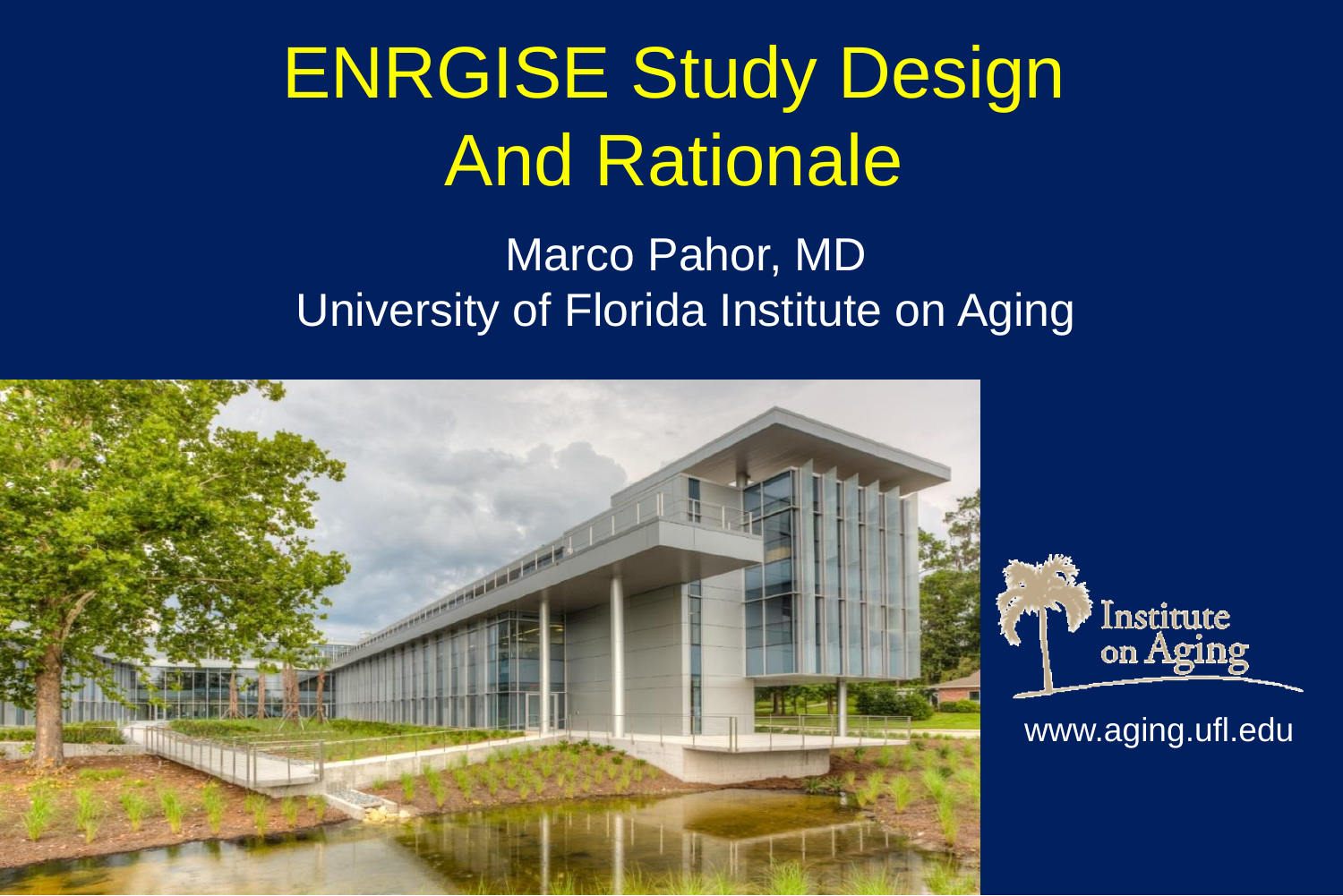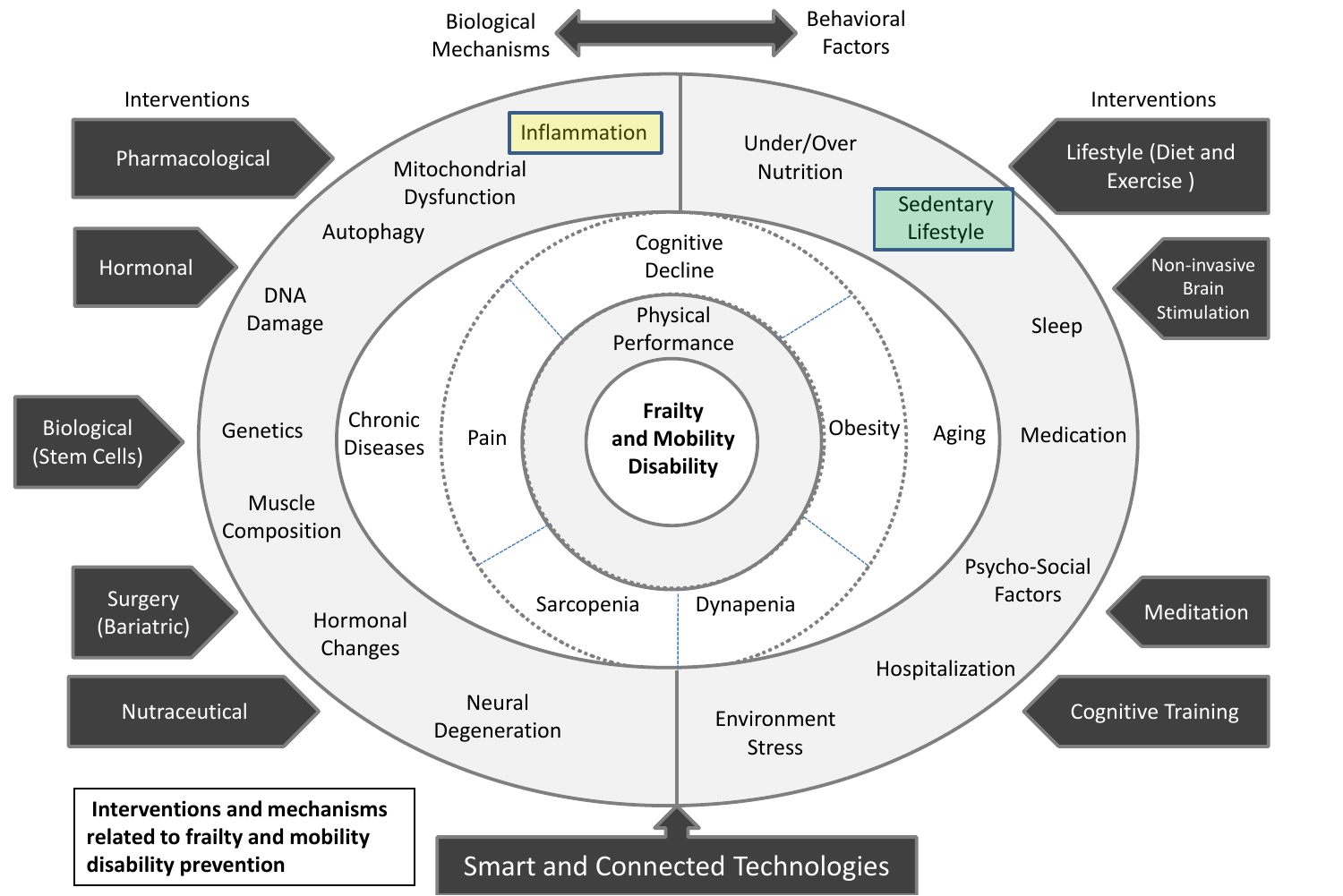

Ferrucci et al *JAGS 1999;47:639*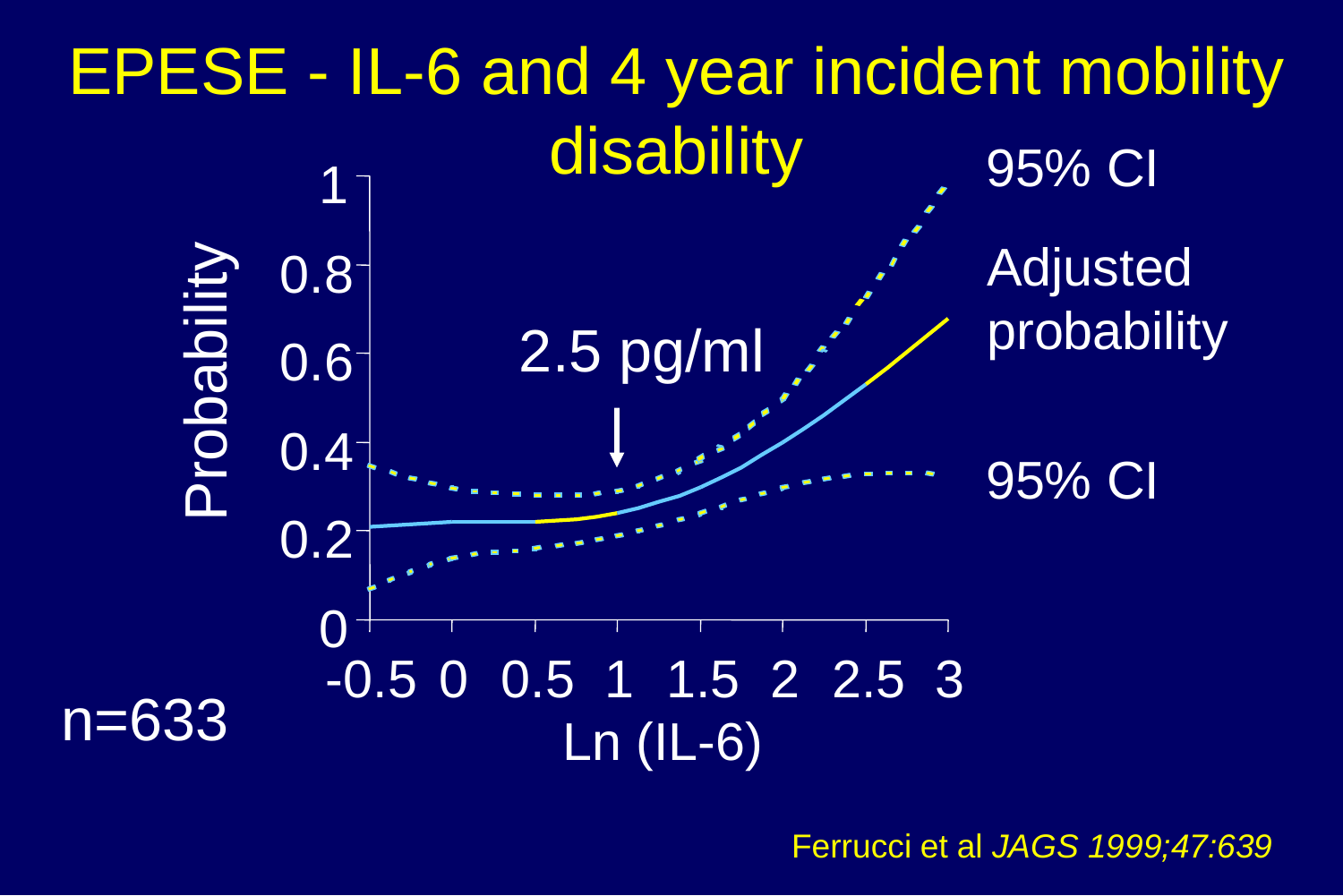#### HABC - Inflammation markers by mobility disability



Penninx et al JAGS *2004;52:1105*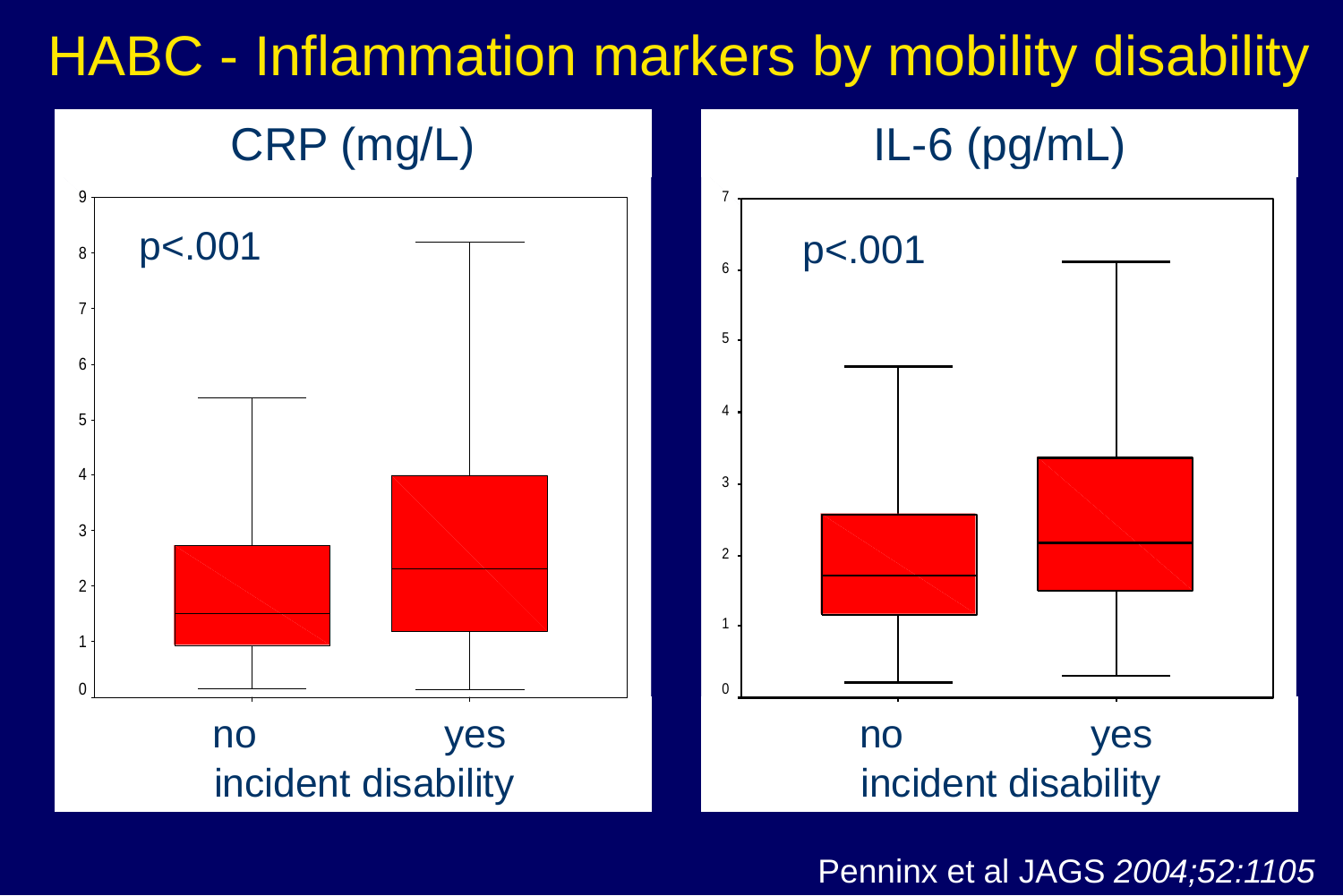|               |                     |           |      | HABC - Inflammation & incidence of mobility disability |
|---------------|---------------------|-----------|------|--------------------------------------------------------|
|               | tertile             | incidence | RR*  | 95% CI                                                 |
|               |                     | 22.2%     | 1    |                                                        |
| <b>CRP</b>    | $\mathbf \mathbf I$ | 26.9%     | 1.05 | $0.88 - 1.26$                                          |
|               | $\mathbf{III}$      | 41.4%     | 1.40 | 1.18-1.68                                              |
|               |                     | 19.8%     | 1    |                                                        |
| $IL-6$        | $\prod$             | 30.6%     | 1.34 | $1.11 - 1.62$                                          |
|               | $\mathbf{III}$      | 40.2%     | 1.65 | 1.37-1.98                                              |
|               |                     | 25.0%     | 1    |                                                        |
| TNF- $\alpha$ | $\mathbf \mathbf I$ | 28.7%     | 1.09 | $0.91 - 1.30$                                          |
|               | Ш                   | 36.1%     | 1.18 | $0.99 - 1.41$                                          |

\*adjusted for age, gender, race, education, fat mass, smoking, CVD, COPD, diabetes, cancer, arthritis, NSAIDs, corticosteroids albumin, creatinine, EPESE perf.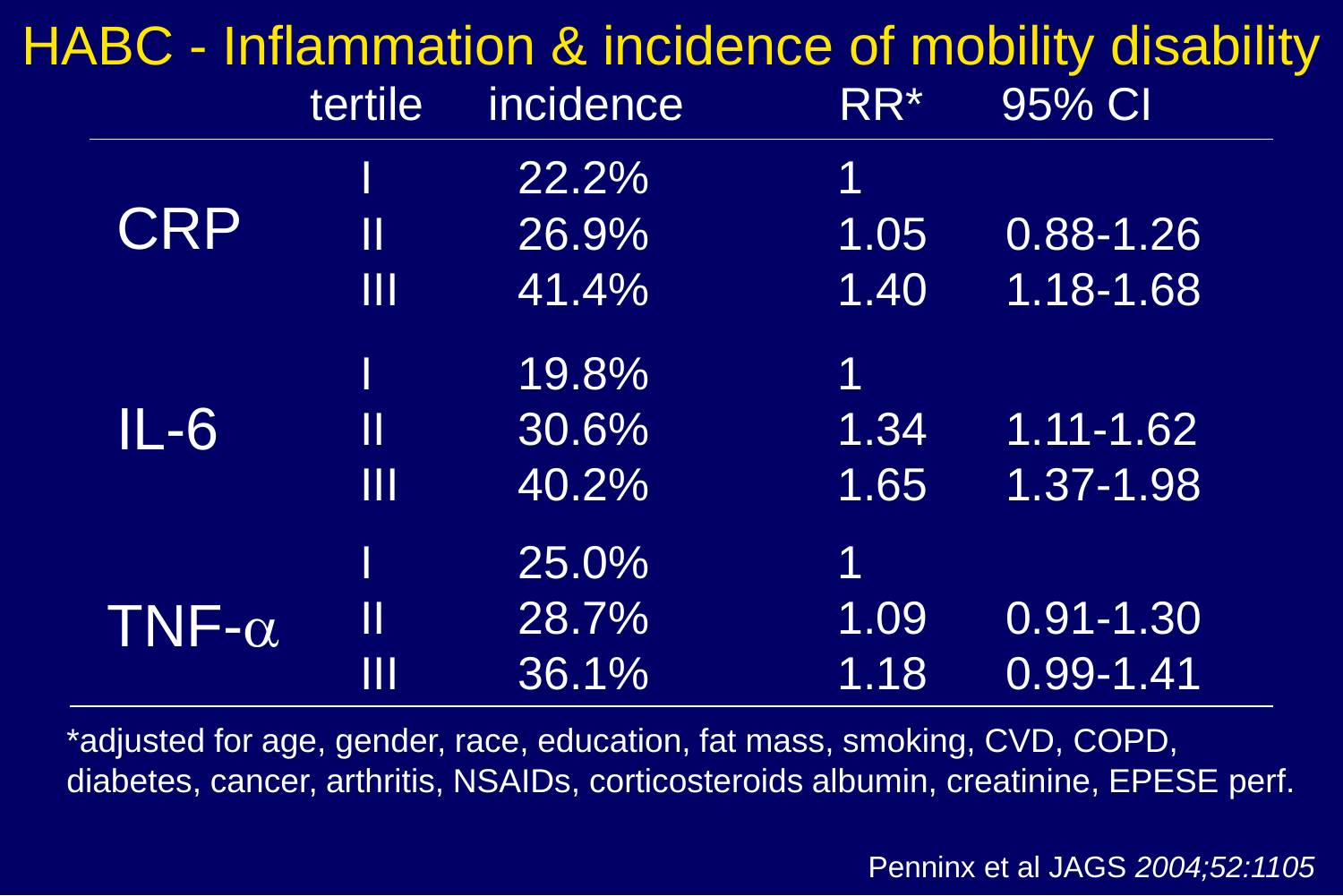Inflammation and Prevalence of Frailty in Older Women Enrolled in WHAS

Leng et al. JAGS 55:864–871, 2007

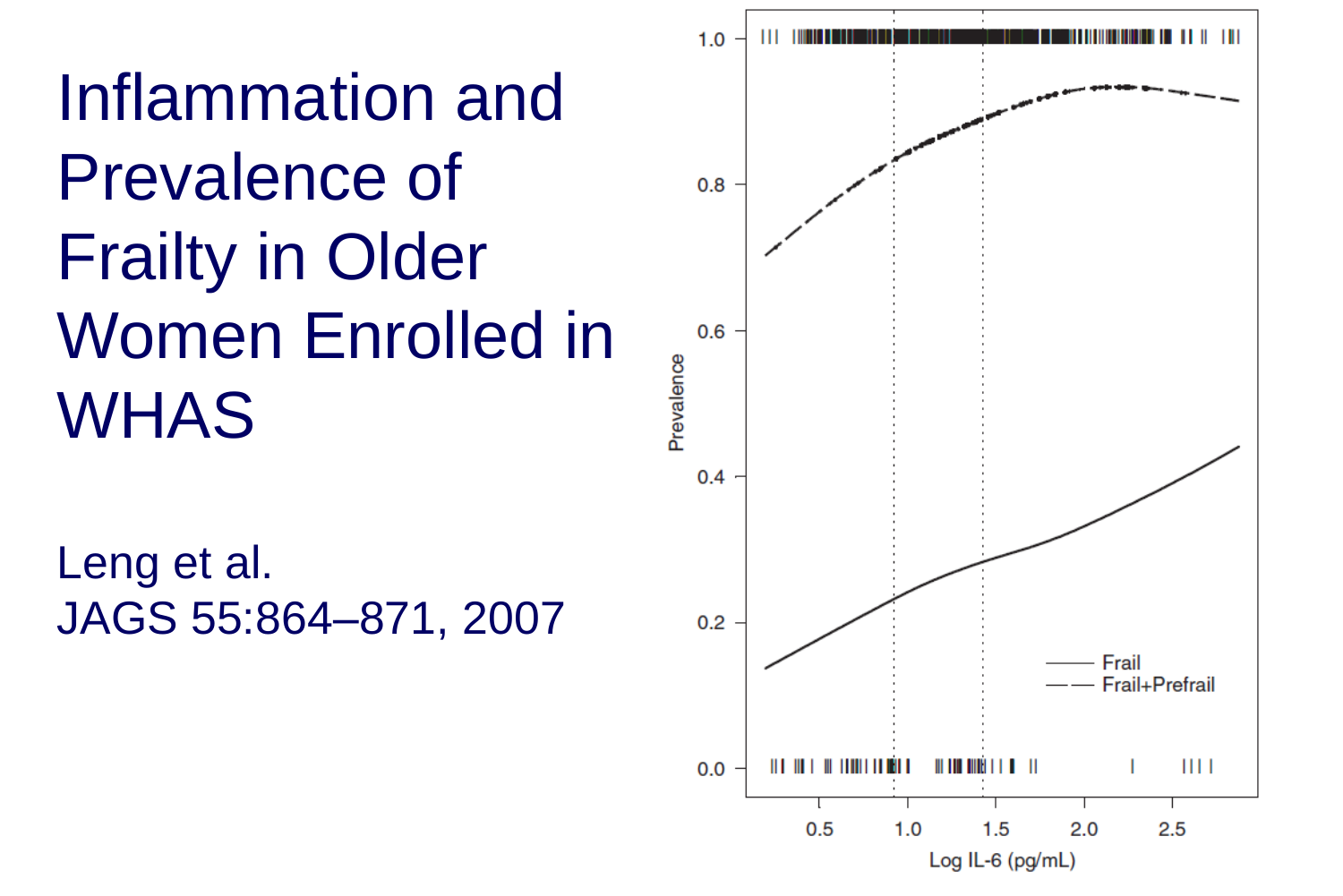#### Criteria for prioritizing the interventions in RCTs

**Safety, tolerability and acceptability** are key criteria. Vulnerable older persons use multiple drugs and have multiple comorbidities, and thus, are at high risk of adverse drug reactions. Newer drugs are often tested in younger or middle age adults for the treatment of a single condition and therefore, their safety and tolerability in older persons is not fully known. Furthermore, for the prevention of mobility limitations, vulnerable or frail older persons may not be willing to take, and their providers may not be willing to prescribe drugs that bear a risk of severe adverse events. Finally, we exclude interventions that may negatively affect skeletal muscle or neuromuscular metabolism.

#### **Benefit on inflammation, and physical performance and/or skeletal muscle**

**Innovation**. We prioritize interventions that have not been, or are not being tested in RCTs for preventing mobility limitations.

**Biological mechanisms** are considered to prioritize interventions that target different mechanisms or may have synergistic effects. We exclude interventions that may negatively affect skeletal muscle metabolism.

**Practical and affordable** for implementation in the US health care system. **Cost** is a major factor for this criterion to maximize the public health impact of the trial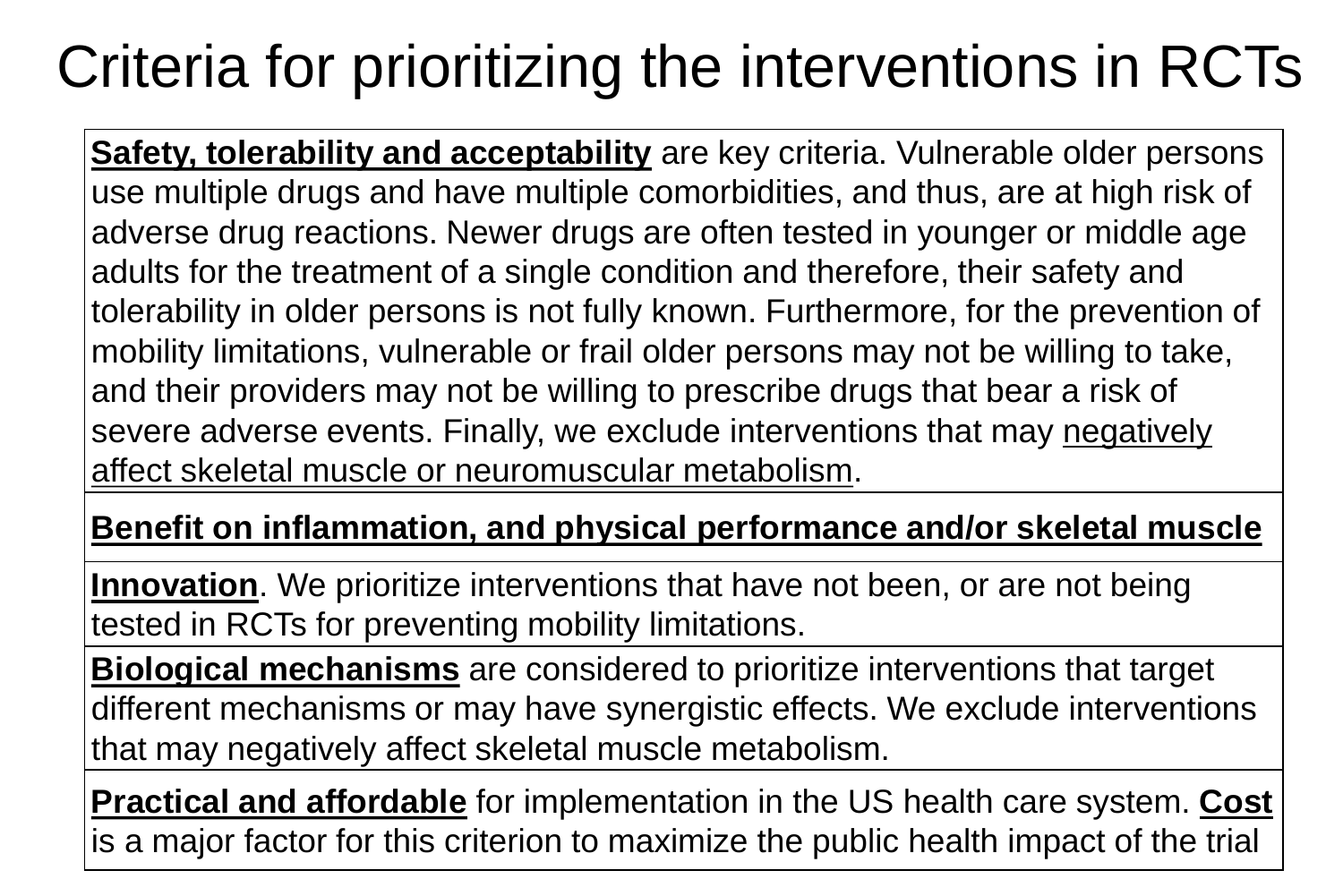## **Methods**

- To maximize the public health impact of our meta-analysis, we selected compounds based on four criteria:
	- safety
	- tolerability/acceptability
	- innovation
	- practicality/affordability
- Once we identified potential compounds, we applied one more criterion, which was to select compounds that had sufficient evidence from RCTs (> 3 trials) conducted in middle-aged and older adults with chronic low grade inflammation.
- Six compounds met all the selection criteria and on these we performed meta-analysis:
	- 1. Angiotensin receptor blockers (ARBs)
	- 2. Metformin
	- 3. Omega-3
	- 4. Probiotics
	- 5. Resveratrol
	- 6. Vitamin D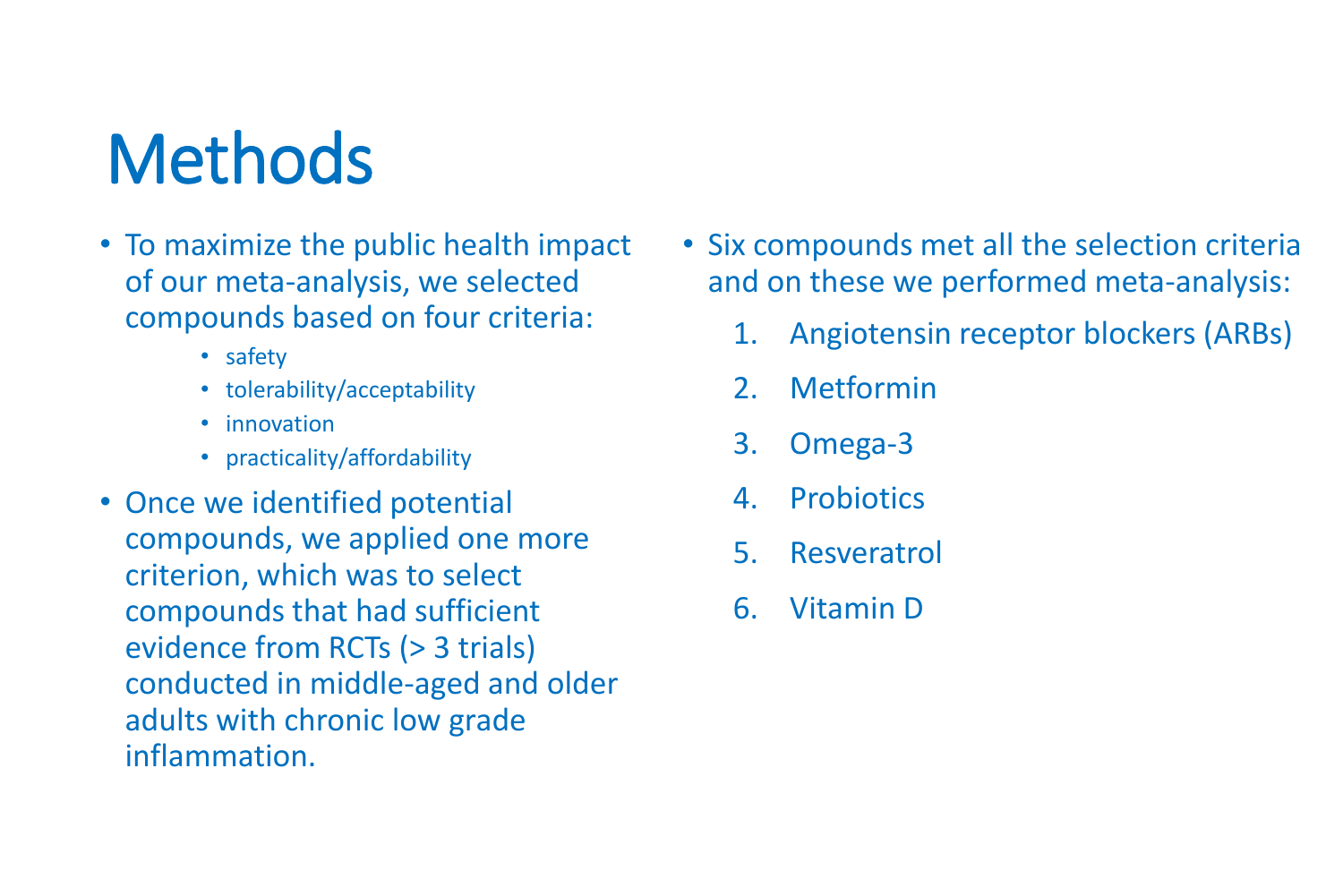#### **Methods**

- A systematic literature search in MEDLINE, PubMed and EMBASE database using combinations of the target compounds with: "inflammation" OR "c-reactive protein" OR "interleukin-6".
- To be included, studies were limited to randomized controlled trials with placebo or control group receiving no treatment.
- Other key inclusion criteria: participants 45 years and older with chronic low-grade inflammation as defined by IL-6 levels between 2.5 and 30 pg/ml and/or CRP levels between 2 and 10 mg/L.

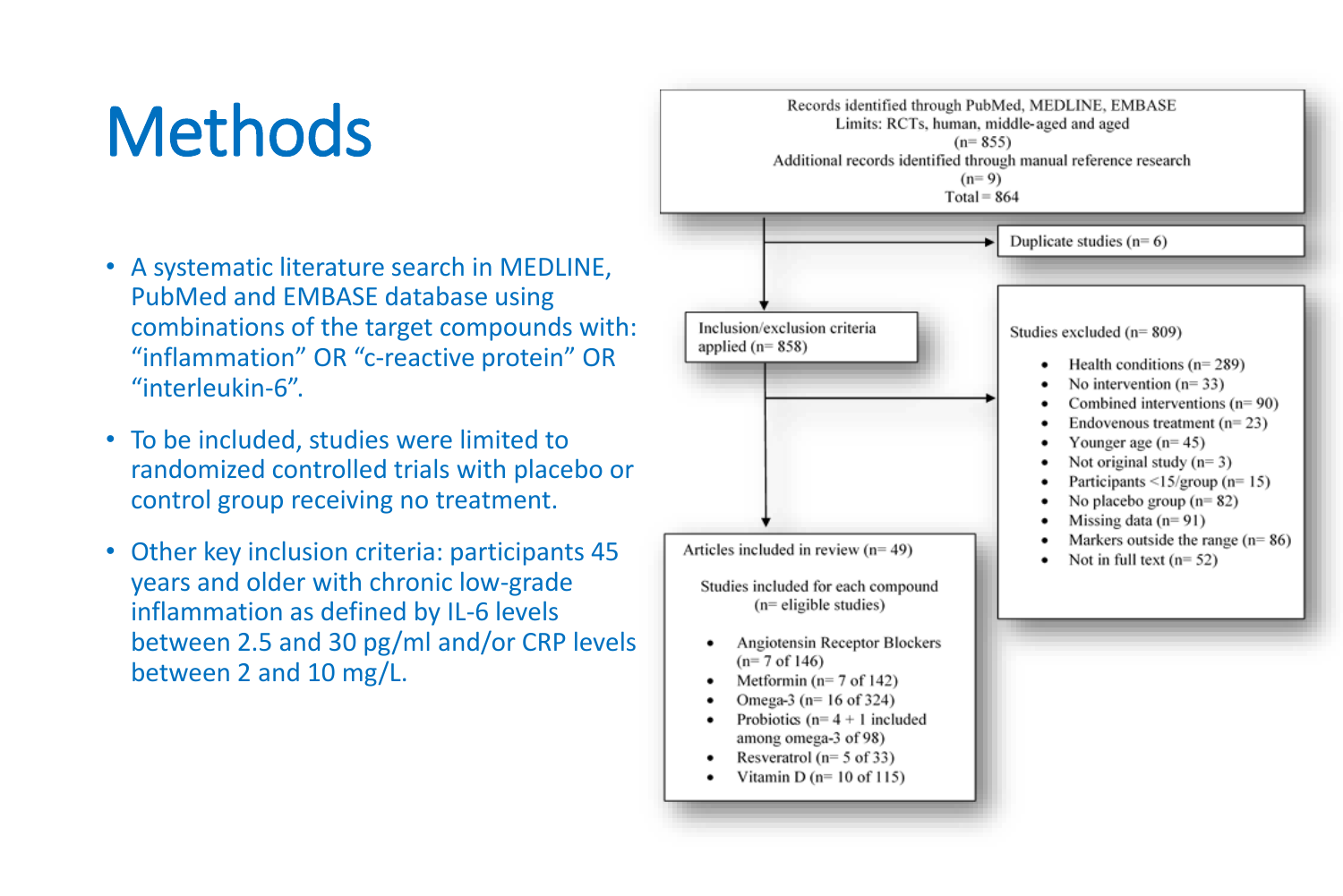#### Results



P-value for significant decrease compared to placebo; \*: P <0.05; \*\*: P <0.01; \*\*\*: P <0.001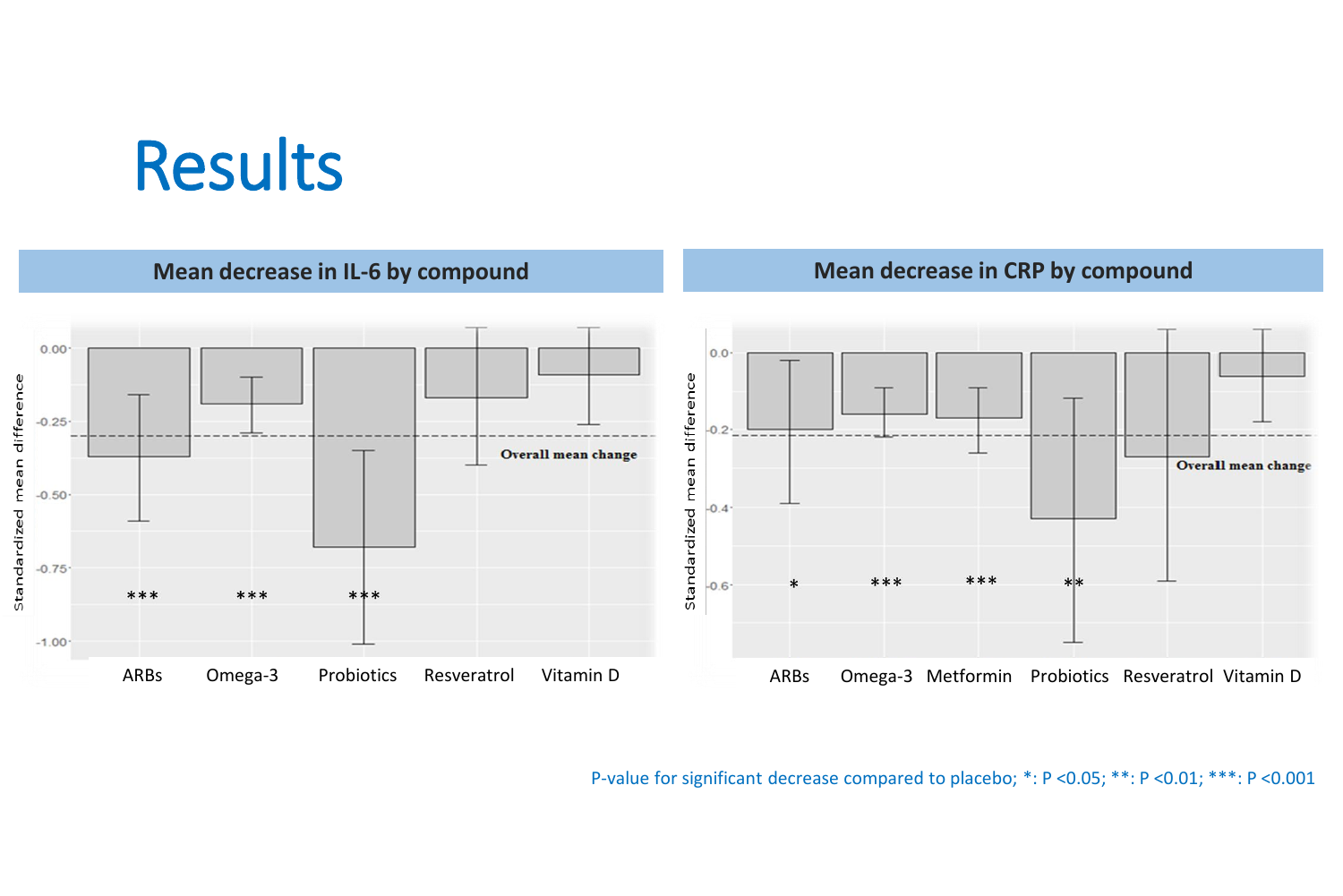

## ENabling Reduction of low-Grade Inflammation in Seniors - Pilot Study

Funding: NIA U01AG050499 Abbott grant for study drug – the company has no other involvement with the study

Manini et al JAGS 2017; 65:1961 1111 1121 1121 1122 1123 1124 1125 1126 1127 1127 1128 1129 1121 1121 1121 112

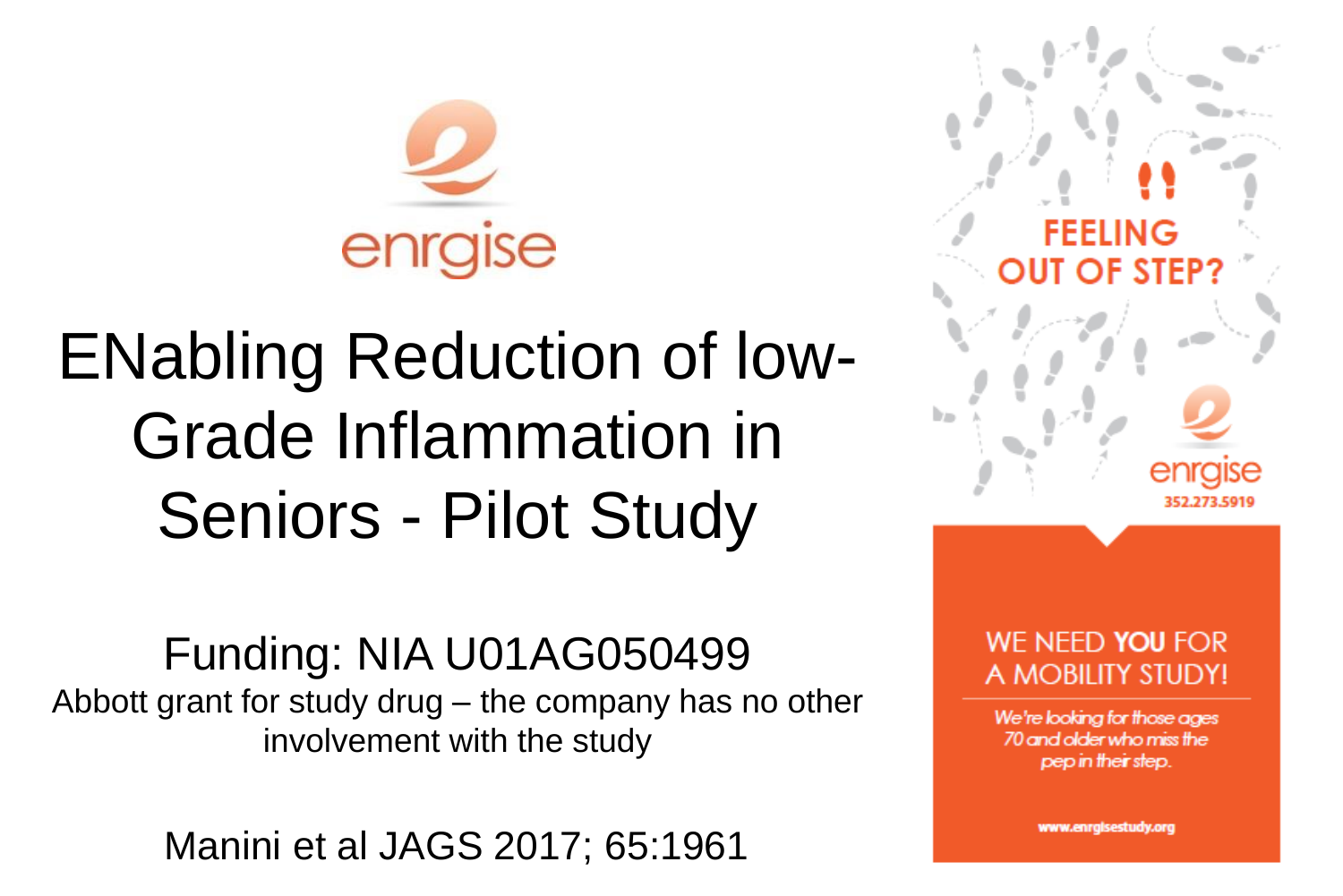#### Selection of the Interventions

| Criteria                                                           | 1. Safe,<br>tolerable,<br>acceptable | $2.1-L-6$<br>redu-ction | 3. Physical<br>performance | $4.$ Inno-<br>vation | 5. Mecha-<br>nism | 6. Practical,<br>affordable |  |  |
|--------------------------------------------------------------------|--------------------------------------|-------------------------|----------------------------|----------------------|-------------------|-----------------------------|--|--|
| <b>Interventions</b><br><b>ACEIS, ARBS</b>                         |                                      |                         |                            | $+$                  |                   | $+$                         |  |  |
|                                                                    | $\pm$                                | $\ddag$                 | $\pm$                      |                      | $\pm$             |                             |  |  |
| ω-3                                                                | $\pm$                                | $\pm$                   | $\pm$                      | $\ddot{}$            | $\pm$             | $+$                         |  |  |
| Mediterranean diet                                                 | $\pm$                                | $\pm$                   | $\pm$                      | $\pm$                | $\pm$             |                             |  |  |
| Physical activity, weight loss                                     | $+$                                  | $+$                     | $\pm$                      |                      | $+$               | $+?$                        |  |  |
| Vitamin D                                                          | $\pm$                                | $+$                     | $+$                        |                      | $\pm$             | $+$                         |  |  |
| Anti-TNF- $\alpha$ , -IL6,-IL1;                                    |                                      |                         |                            |                      |                   |                             |  |  |
| methotrexate                                                       |                                      | $+$                     | $\overline{?}$             | $\pm$                | $\pm$             | $\overline{?}$              |  |  |
| thiazolidinediones                                                 |                                      |                         |                            |                      |                   |                             |  |  |
| Statins, chloroquine,                                              |                                      |                         | $- ?$                      |                      |                   |                             |  |  |
| colchicine                                                         |                                      | $\pm$                   |                            | $\pm$                |                   | $\pm$                       |  |  |
| Corticosteroids, aspirin,                                          |                                      | $\ddot{}$               | $\overline{?}$             | $\pm$                | $\pm$             | $\pm$                       |  |  |
| NSAIDs, cox-2 inhibitors                                           |                                      |                         |                            |                      |                   |                             |  |  |
| Metformin, fosinopril, ghrelin,                                    |                                      |                         |                            |                      |                   |                             |  |  |
| lactoferrin, oxytocin, salsalate,                                  | $\pm$                                | $-2$                    | $-2$                       | $\pm$                | $+$ ?             | ┿                           |  |  |
| curcuma, creatine, probiotics,                                     |                                      |                         |                            |                      |                   |                             |  |  |
| resveratrol                                                        |                                      |                         |                            |                      |                   |                             |  |  |
| + positive evidence, - negative evidence, ? evidence lacking<br>12 |                                      |                         |                            |                      |                   |                             |  |  |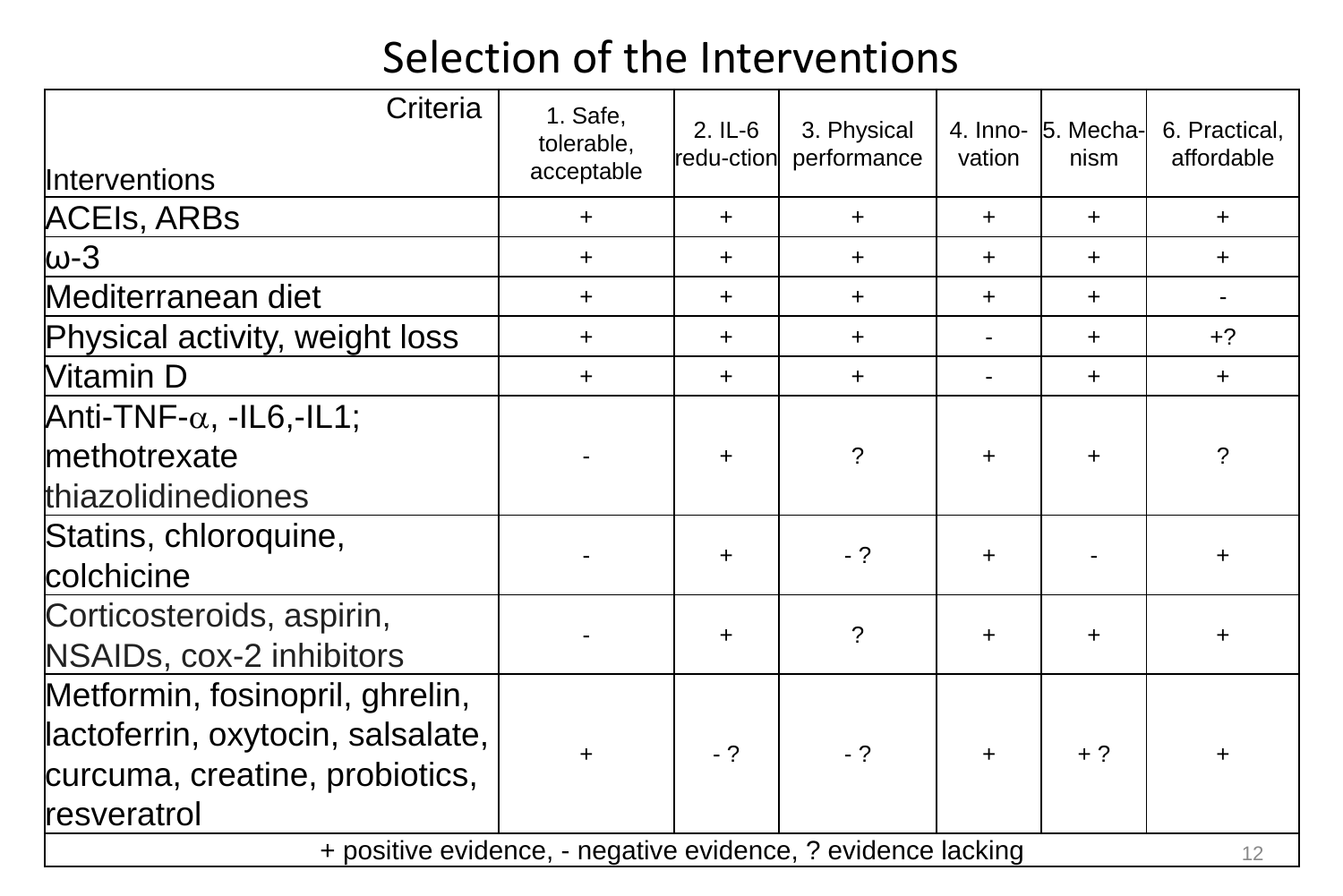- Double-blinded, 2x2 factorial randomized pilot trial
- 5 field centers
- Coordinating Center: University of Florida
- enrgise Data Management Quality Control: Wake Forest University
	- n=300 follow-up duration 12 months

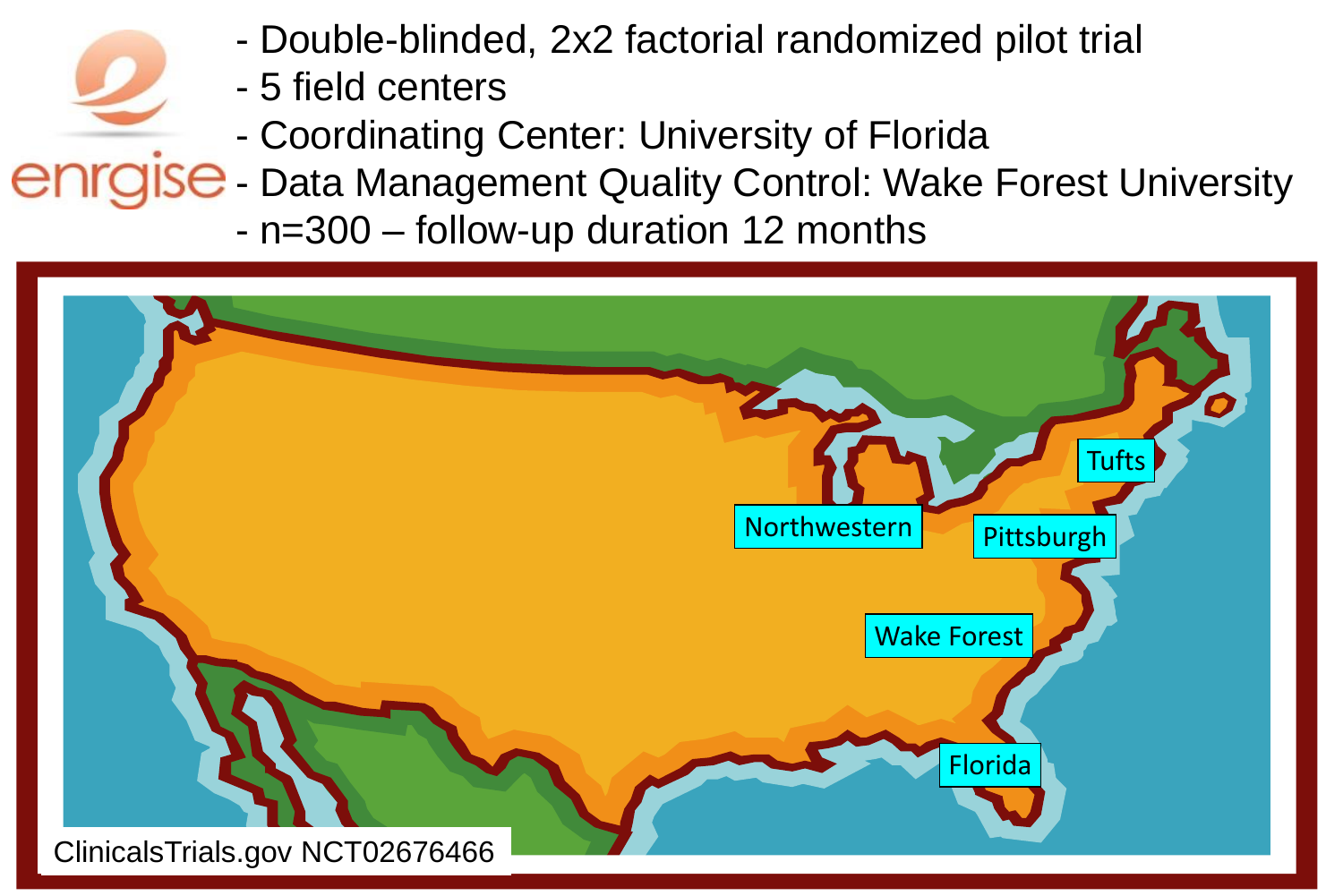#### Specific Aims

Conduct a pilot RCT in 300 older persons at risk of mobility decline to assess:

- Compared with placebo, the effects of losartan, ω-3, and losartan+ω-3 on IL-6, walking speed, SPPB and frailty;
- The recruitment yields, the target population, adherence, retention, tolerability of the interventions
- The primary outcome, sample-size, design, and cost for the main trial;
- The dosage and safety of the interventions

**Manini et al JAGS 2017; 65:1961** 14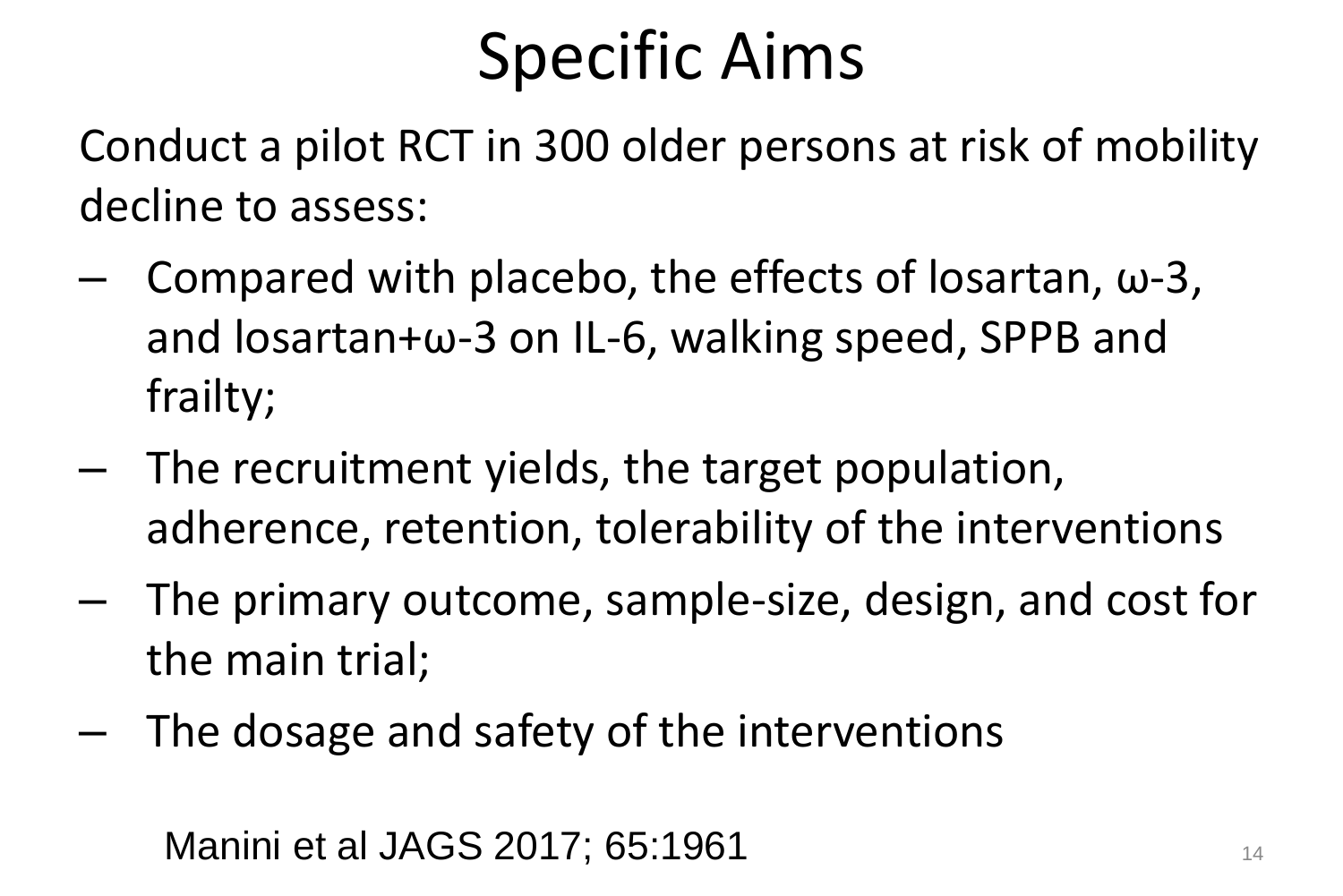# Design

- Double-blind, placebo controlled RCT to test losartan, ω-3, and their combination in a 2 x 2 factorial design
- Recruitment to last 1 year
- Each participant will be followed for 1 year